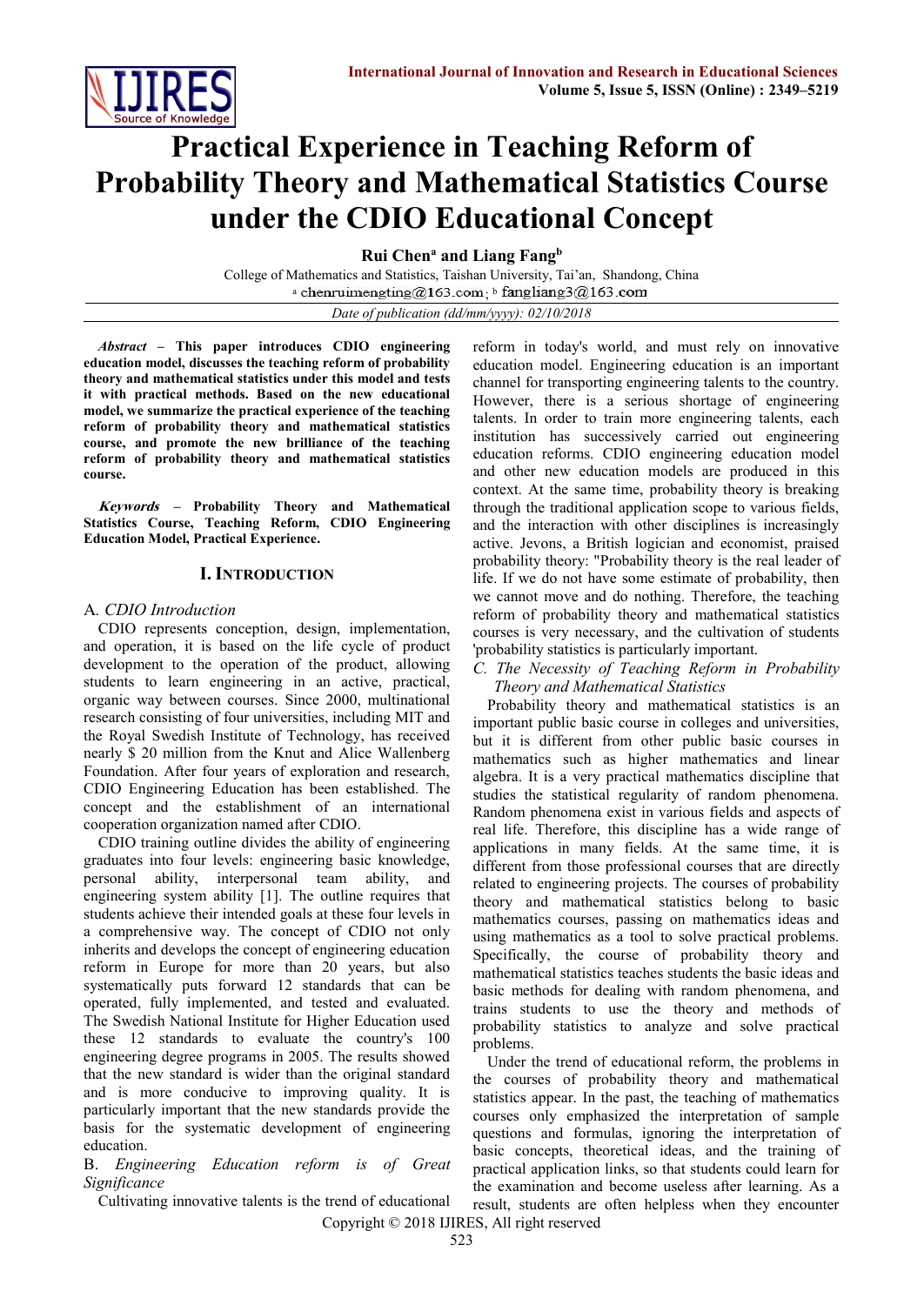

probability statistics in practice, and they cannot use probability statistics to analyze problems. If we cultivate innovative talents and adapt to new educational ideas, we can no longer follow the previous teaching methods and teaching patterns. We must reform the courses of probability theory and mathematical statistics.

# **II. PRACTICAL EXPERIENCE IN TEACHING REFORM OF PROBABILITY THEORY AND MATHEMATICAL STATISTICS**

## A*. Teaching Reform Focusing on Mathematics Thought and Method*

The teaching of a mathematics course is to explain the idea and essence of this mathematics course. Mathematical thoughts are the basis of theory, the essence of mathematical theory, and the essence of things. It is the concept of mathematics that best embodies the idea of mathematics. The description of the concept is often difficult. How to explain its essence and how to show its essence to students in an easy-to-understand, lively and attractive way. It should be the goal of every teacher's efforts. To this end, teachers need to constantly explore, continuously collect various materials, and learn from various experiences. For a concept, first throw a question, heuristically lead to the definition of the concept, or give the concept directly, use an example to explain its essence, and may also need specific analysis of the specific problems of the teacher. For example, to explain the concept of "correlation coefficient", only to give a formula, students cannot really understand. To speak of this concept, we must start from the reason why it is introduced. Although covariance can also reflect the relationship between two random variables, it is affected by the measurement units used by the variables. For example, consider random variables (X, Y), X represents the weight of the population, Y represents the height of the population, and according to the covariance formula Cov $(aX, bY) = abCov(X, Y)$ , if the unit of measure changes, The corresponding covariance will double. The correlation coefficient is not affected by the unit of measurement and is a dimensionless quantity [2].

Mathematical thought is also embodied in the explanation of the formula. Teachers must explain how the formula is produced and what problems are solved. Only by letting students understand these can they know how to use this formula. The full probability formula is a basic formula in probability theory. It is used to calculate the probability problem of complex events and convert the probability of complex events into the summation problem of simple events that occur under different circumstances or different reasons or different approaches. The formula states that: When the direct calculation of P(B) is not possible under complex circumstances. A division  ${A_i}$   $(i = 1, 2, \cdots)$ can be constructed according to the specific situation, the probability of occurrence of event B is the sum of the probability of occurrence of event B under the condition of event  $A_i$  ( $i = 1, 2, \cdots$ If the student truly understands the essential purpose of full-probability formula, then a division of the sample space can be found through a comprehensive analysis of different causes, different situations, or different ways of occurrence. Thus, the probability of this complex event is obtained by using the full probability formula [3].

Mathematical thoughts and mathematical methods are often realized by means of heuristic teaching and casebased teaching. For example, when explaining the maximum likelihood estimation method, we can first introduce an example: a classmate goes hunting with a hunter. Assuming that the probability of a classmate hitting is 0.1, the probability of a hunter hitting is 0.9, and if a hare jumps from the front, at the sound of a shot, the hare fell, causing the students to guess who had hit it. This attracted the students 'attention. Since only one shot was shot, and the probability of the hunter's hit was greater than the probability of the classmate's hit, it was generally speculated that the shot was shot by the hunter. In fact, this is a parameter estimation problem. There are two possible values for parameter P. For event  $A =$  "hit only one shot" has already occurred. We believe that the possibility of an event should be very large. Therefore, we look for the value of the parameter P to maximize the probability of occurrence of event A. This is the idea of maximum likelihood estimation, that is, in the case where experimental results have been obtained, Look for the value that makes this result most likely to appear as an estimate of the parameter. In this way, students have a preliminary understanding of the maximum likelihood estimation method, and when they are explained in depth, they are more easily understood.

## B. *Focus on Student-Oriented Teaching Reform*

Under the classical education mode, teachers are often the main body, and teachers occupy the main position in the teaching process. In order to enhance students 'initiative and enthusiasm, CDIO engineering education model requires teachers as the guide and students as the main body. In classroom teaching, teachers should always keep in mind the student-oriented, should change the teaching methods, redesign the teaching links, not only to achieve knowledge and interest, but also to have ideological and applied. Teachers choose representative application cases of courses, preferably related to students 'majors, to guide students to think, discuss, and answer, so that students fully realize the practicality of the course of probability theory and mathematical statistics, and cultivate students' modeling ability. The exercise course is divided into two parts. One part is the explanation and training of the key questions and key methods in this chapter. It is mainly based on the model of student practice and teacher teaching. The other part is the discussion part, mainly using probability as a tool to solve some examples that are close to real life [4]. The discussion topics should be arranged in advance and the students should be divided into several groups. In class, the main discussion is students. The teacher makes appropriate guidance and final comments. In short, the exercise course is based on the model of teachers 'intensive lectures and students' practice. Students are encouraged to speak more, practice more, and use more brains. Students are effectively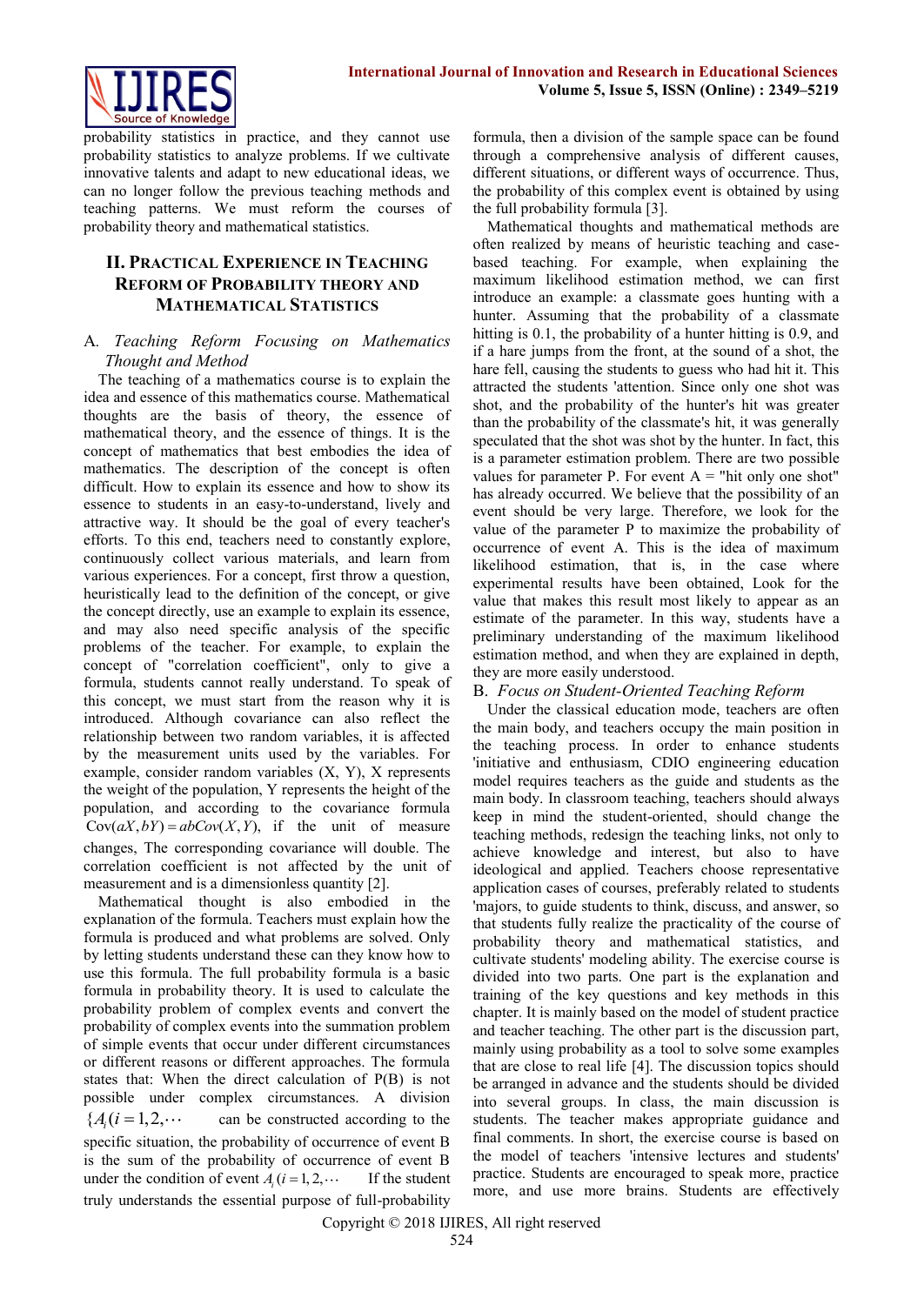

involved in the classroom and better integrated into classroom teaching, thus stimulating students 'enthusiasm for learning. Enhance the team spirit and collective sense of honor of the students; cultivate the students 'sense of competition and comprehensive quality.

The student-oriented teaching reform should also pay attention to the reform of the assessment system. In the past, the assessment was a test at the end of the period. After passing the final exam, he passed the exam and failed the exam. His usual performance did not play any role. As a result, students only attached importance to the final exam and ignored the performance of the usual learning process [5]. What is more, I feel that there is time to wait until the examination is near and then try hard. Finally, I find that there is too much content and it is difficult to make up for the homework. Based on this situation, teachers conduct several periodic examinations, pay attention to the situation of students 'knowledge points at any time, and actively adjust the progress of teaching in the classroom according to the problems reflected in the periodic examinations, and at the same time increase the proportion of ordinary students in the assessment system. Let the examination system better reflect the students 'learning situation.

## C*. Emphasis on Teaching Reform Linked to Practical Issues*

The new education model focuses on the cultivation of students 'abilities. In choosing examples and discussing topics, it is important to pay attention to leaving some practical examples or examples close to life for students to understand how to use the knowledge of probability statistics to explain practical problems. When students first encounter these problems, they often have no idea, no clue, and no way to start. This practice will help to improve students 'mathematical literacy and ability to use mathematics to solve problems.

In ordinary life, people often use "water dripping stone" and "as long as the Kung Fu is deep, the iron pestle is ground into a needle" to describe what is going to happen, but some people think that these are impossible. If you look at it in terms of probability, it makes a lot of sense. Why is that?

This is an example of a problem that is explained by probability. The conversion to probability language is: In an experiment, the probability of occurrence of event A is  $\varepsilon$  (>0), independently repeat the test N times, solving the probability that event A will occur at least once.

The probability of the event not appearing in the first test is  $1 - \varepsilon$ , the probability that none of the previous trials will occur is  $(1 - \varepsilon)^n$ , so the probability of at least one occurrence in the previous test is  $1 - (1 - \varepsilon)^n$ . When  $n \rightarrow \infty$ , the probability approaches 1, this means that sooner or later there will be a probability of 1. After the appearance, take the next test as the first time, repeat the above reasoning, it is inevitable that *A* will appear again [6].

At the same time, we can also give the following examples of close to life:

The display of fireworks and firecrackers during the

Spring Festival is a national tradition that has continued for more than two thousand years. It has long been part of China's long history and culture. However, fireworks and firecrackers often cause accidents and cause tragedies. Assume that the probability of starting a fire with each firework is one in 100,000. If there are 1 million fireworks in Beijing during the Spring Festival, the probability of no fire is calculated.

The above two examples are simple and do not use much knowledge, but they reflect the probability that knowledge can solve practical problems. Two examples show that although a small probability event is almost impossible to occur in one experiment, it is almost inevitable that it will occur in a large number of repeated independent tests over a long period of time. Examples can enable students to better understand the principle of small probability. Of course, as the course progresses, comprehensive topics can be practiced later in the course. This practical problem is even more so when it comes to the statistical section.

## **III. REQUIREMENTS OF THE NEW EDUCATIONAL MODEL FOR YOUNG TEACHERS**

First, young teachers must pay attention to the study of mathematics history. Only by understanding the history of mathematics development can they clarify the origin of mathematics development and better grasp the essence of mathematics curriculum. In addition, the history of mathematics has some short stories about mathematicians. It can be reasonably applied to the classroom and can stimulate students 'learning enthusiasm and learning initiative. Young teachers introduce the history of probability theory in the classroom, promote students 'understanding of the content of the course, enrich the content of the course, so that classroom teaching is not boring [7].

Secondly, young teachers should pay attention to the convergence between probability theory and mathematical statistics courses and professional courses. If the teacher is only familiar with the course he teaches, he is unfamiliar with the connection between the course and other related courses. In this way, the teachers of each course teach their own, and the students attending the course receive fragmented content. It is difficult for students to link the various courses together, and they can not apply the knowledge they have learned in an integrated manner.

Finally, young teachers should pay attention to the cultivation of personality charm. Teachers should not only impart knowledge, but also, and more importantly, the spirit of rigorous study [8]. The spiritual outlook of teachers is very important to students. Teachers should inherit a spirit of sunshine, vitality, youth, and unfailing words. This spiritual guidance is more important than the teaching of knowledge.

## **IV. CONCLUSION**

The teaching goal of probability theory and mathematical statistics courses is not only to teach

Copyright © 2018 IJIRES, All right reserved